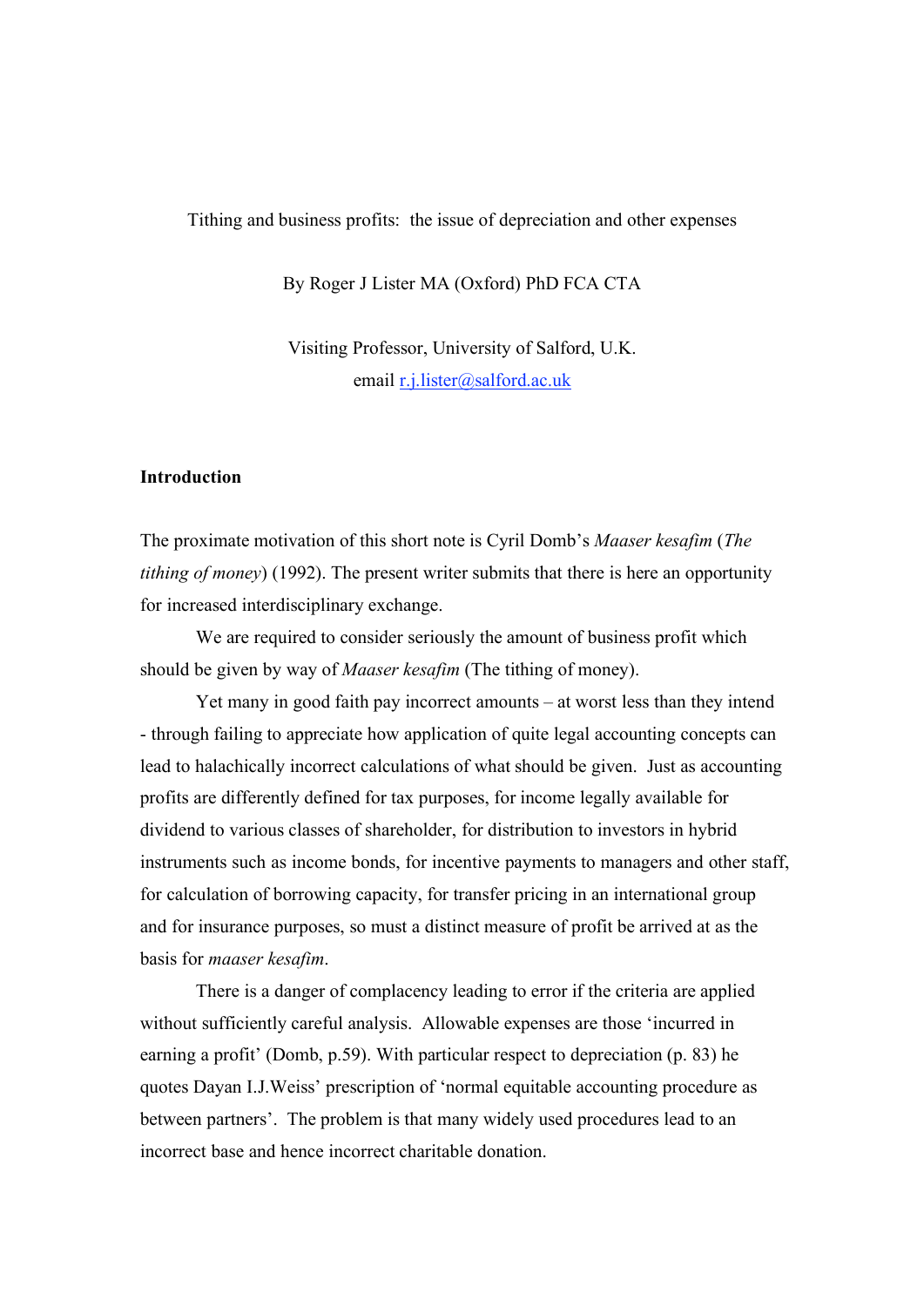The purpose of this short note is accordingly to submit that halachic issues arise within depreciation and other business expenses which merit the attention of our decisors. Many measures which comply perfectly with law and accounting conventions may not satisfy the criteria for *maaser kesafim* leading to incorrect donations.

While the focus of the present note is *maaser kesafim*, this issue is not the only reason for us to be interested in depreciation. For example but hours before submitting this paper the writer had the advantage of attending a discussion on *Talmud Babli Baba Metzia* 38a and its commentaries. These discussions address, *inter alia*, the duties of a *shomer* (bailee) left in charge of goods which deteriorate or appreciate in a way which offsets deterioration.

### **Accounting profits**

There are many ways of computing accounting profits which lead to widely differing profit figures and not all deductions – however legitimate and within the bounds of permissible discretion - truly coincide with 'expenses incurred in earning a profit'. To see this we must ask what motivates a business' choice of basis of computation. There are many influences. The business may wish to convey a particular signal to the market. For example a low figure for reported profit may stifle pressure to pay higher dividends thus preserving funds for investment. It may wish to smooth profits on the grounds that undue reported volatility harms the share price. The business may use bases which serve politics or incentivisation rather than optimal economic reporting.

Permissible preference for an accounting method may affect the tax burden. From his experience as an auditor the writer recalls protracted disputes involving auditor, tax authorities and management concerning timing of recognition of accruing profit on long-term contracts.

Other opportunities for discretionary reporting of higher or lower profits are capitalisation of research and development, advertising and small tools. Within ordinary trading, profit can be recognised at the time an order is paid in advance, at the time of shipment, when the plant is installed at the customer's premises or at the conclusion of a warranty period. Goodwill has long been used to optimise financial reporting. The United Kingdom Shareholders Association (2004) complained: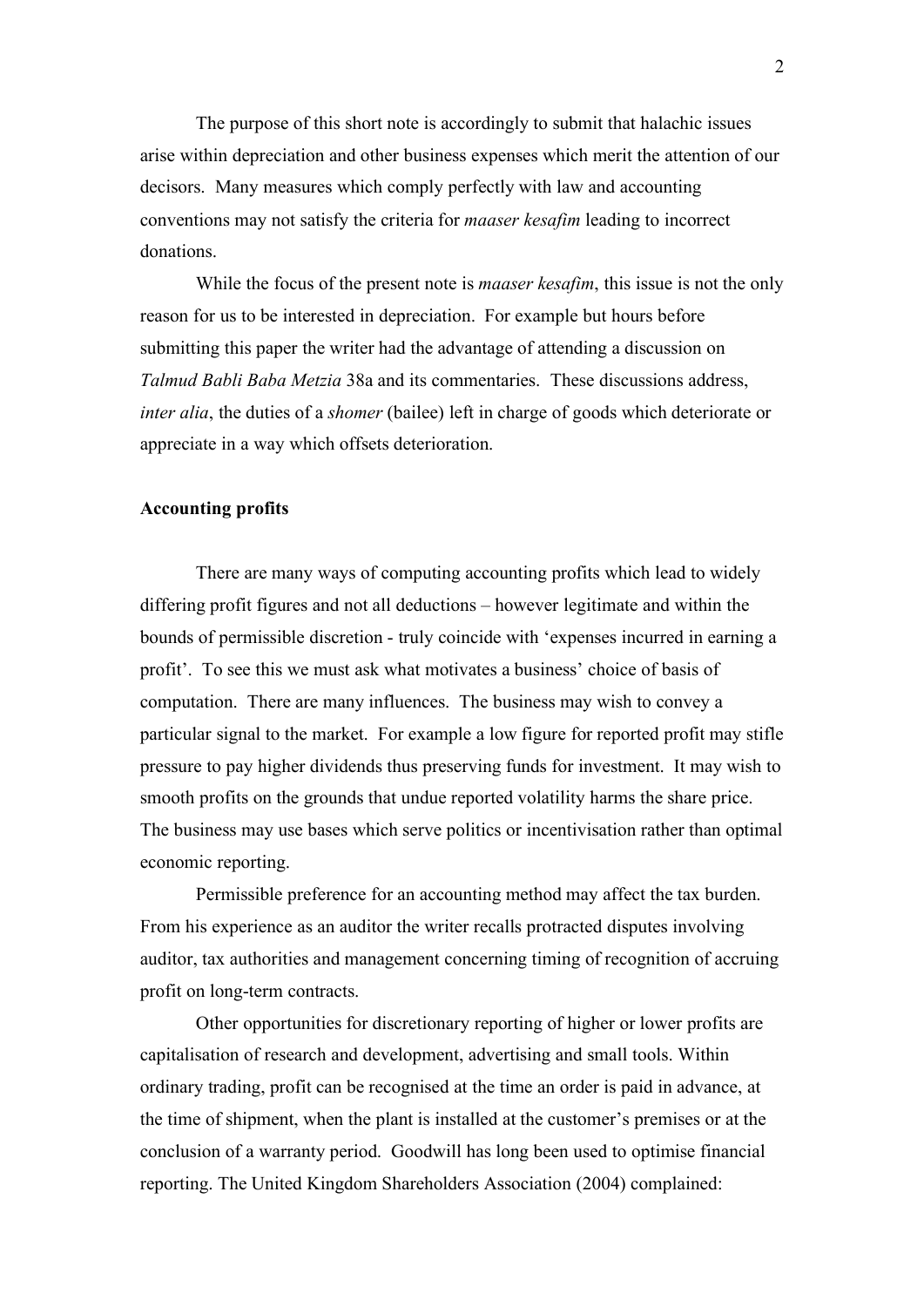Goodwill now has to be written off, but the period used is still to some extent discretionary and management has become adept at presenting earnings in many different ways, which confuses everyone. For example, the prominently displayed earnings figure in press releases and annual reports can be that after adding back goodwill and/or after adjusting for exceptional items (and there is still common abuse about what is classified as exceptional).

Management must furthermore ask whether expenses tactically charged to reserves should equitably be taken from profits. How many 'extraordinary' charges taken below the profit line are most accurately expenses of the current year?

Legitimate as they may be, such adjustments may fall short of the criteria 1) that profits should be calculated 'not less favourably than between partners' (Domb, p. 45) and 2) that deductions should truly reflect 'expenses incurred in earning a profit' (p. 59). The above examples are not the most complex. For instance consider a recorded pension fund liability which impounds a substantial shortfall. A major actuarial exercise would be required to determine the true charge appropriate in the accounts; quite apart from the fact that international differences in the reporting of pensions raise issues as to which is nearest to the true economic charge.

Of course some income adjustments transgress both law and accounting convention. It is obvious that these simply cannot reflect tithable profits.

The purpose of the above examples has been, before focussing on depreciation, to submit the general point that, in arriving at tithable profits, management should take a hard look at their balance sheet and income statement and not assume that income recorded is the most appropriate for tithing purposes.

# **Depreciation**

Lets clear the decks immediately by distinguishing colloquial meanings of depreciation from depreciation charges which are appropriate for accounting. Colloquially we equate depreciation with fall in price. This is not appropriate for accounting since fall in price reflect decline in usefulness of an asset. Sometimes we informally equate depreciation with periodic physical deterioration. This conflates decline in usefulness of the asset with other outlays such as maintenance.

Accounting depreciation by contrast sets out to allocate the cost of an asset less its salvage value over the asset's life. Management have to ask: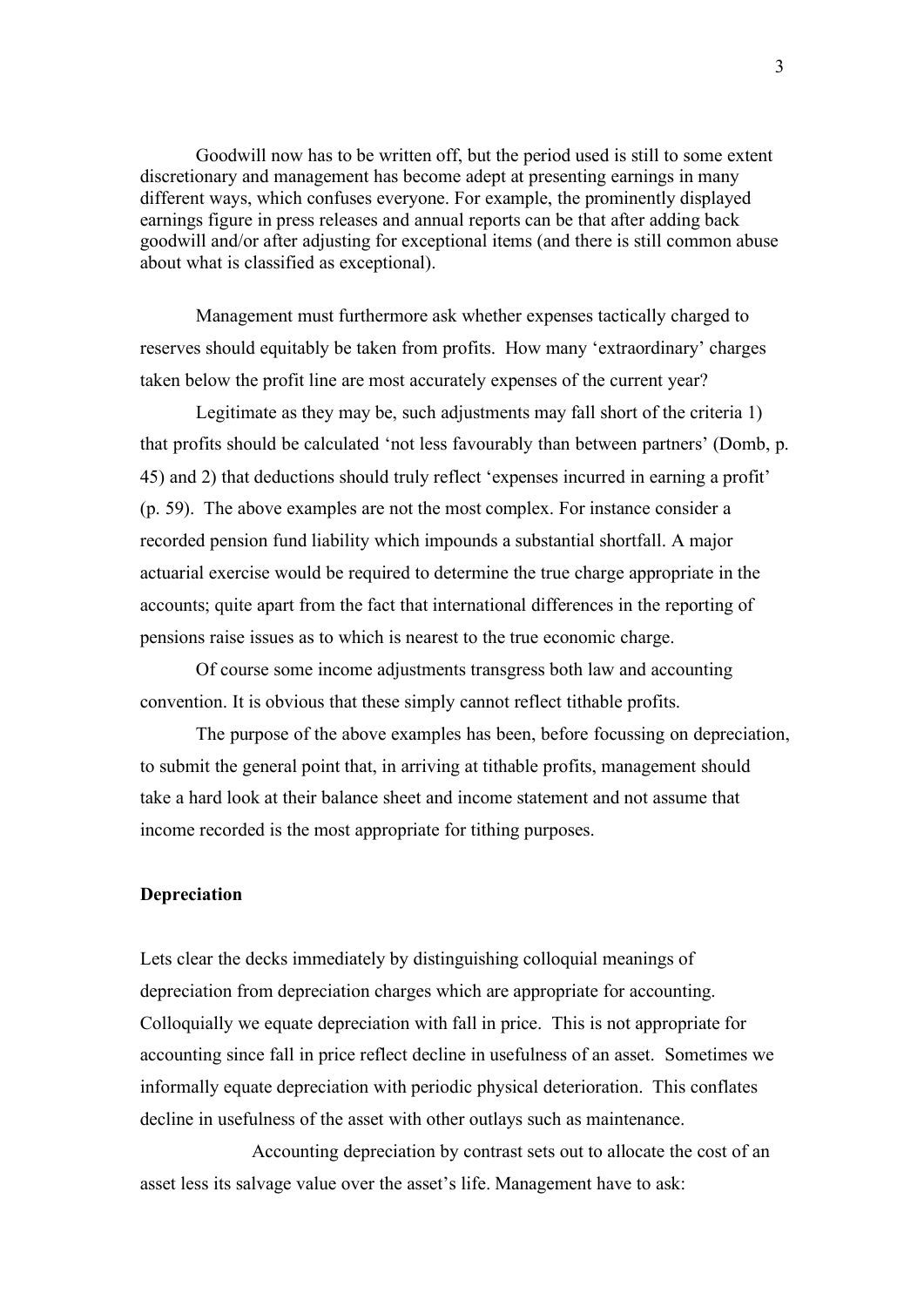- 1 How far does our chosen concept of depreciation coincide with the halachic criterion?
- 2 Is there available another method which is more compliant or must we accept an unavoidable minimum of arbitrariness?
- 3 Within our method are we using the right numbers?

# **Inflation**

A number of inflation-related issues will arise as the discussion proceeds but it is useful initially to look at it separately. Assume inflation is in force. Consider a machine with a 5 year life purchased for £100 in year one with a salvage value of nil. If it is being written off by simple straight-line depreciation based on initial monetary cost then, for example, Year 3's income will suffer a charge of £20. Thus if profits before depreciation are £160 they will be reduced to £140. But the machine was purchased in year-one pounds and the numeraire for year-three's accounts is yearthree pounds. Twenty year-three pounds is surely not the 'expenses incurred in earning a profit' (Domb, p.59) since the initial sacrifice incurred was 100 year-one pounds. The advocates of current purchasing power accounting recognise this. If 100 year-one pounds had the same purchasing power as 130 year-three pounds, they would burden year three's income with a charge of 130/100 x 20 = £26. Domb, (*ibid* p.47) quotes Rabbi S.Z.Auerbach to the effect that profits arising from devaluation are not liable to *maaser*. Now profit which has been increased by understating a depreciation charge undoubtedly contains a devaluation element attributable only to devaluation. And note further the following from Rabbi S.Z.Auerbach's responsum (*ibid* p.48):

If the house was purchased for 1,000 and sold for 2,000, one must assess how much the 1,000 used in the purchase would be worth today in relation to the 2,000 obtained in the sale.

When assets are revalued a recorded surplus or deficit will appear in the accounts even if the benefit or detriment remains unrealised. The gain or loss may be credited to a reserve or, if it is a case of the goods in which the business deals, to the income account. Domb (*ibid* p.45) reports that he could 'find no specific guidance in the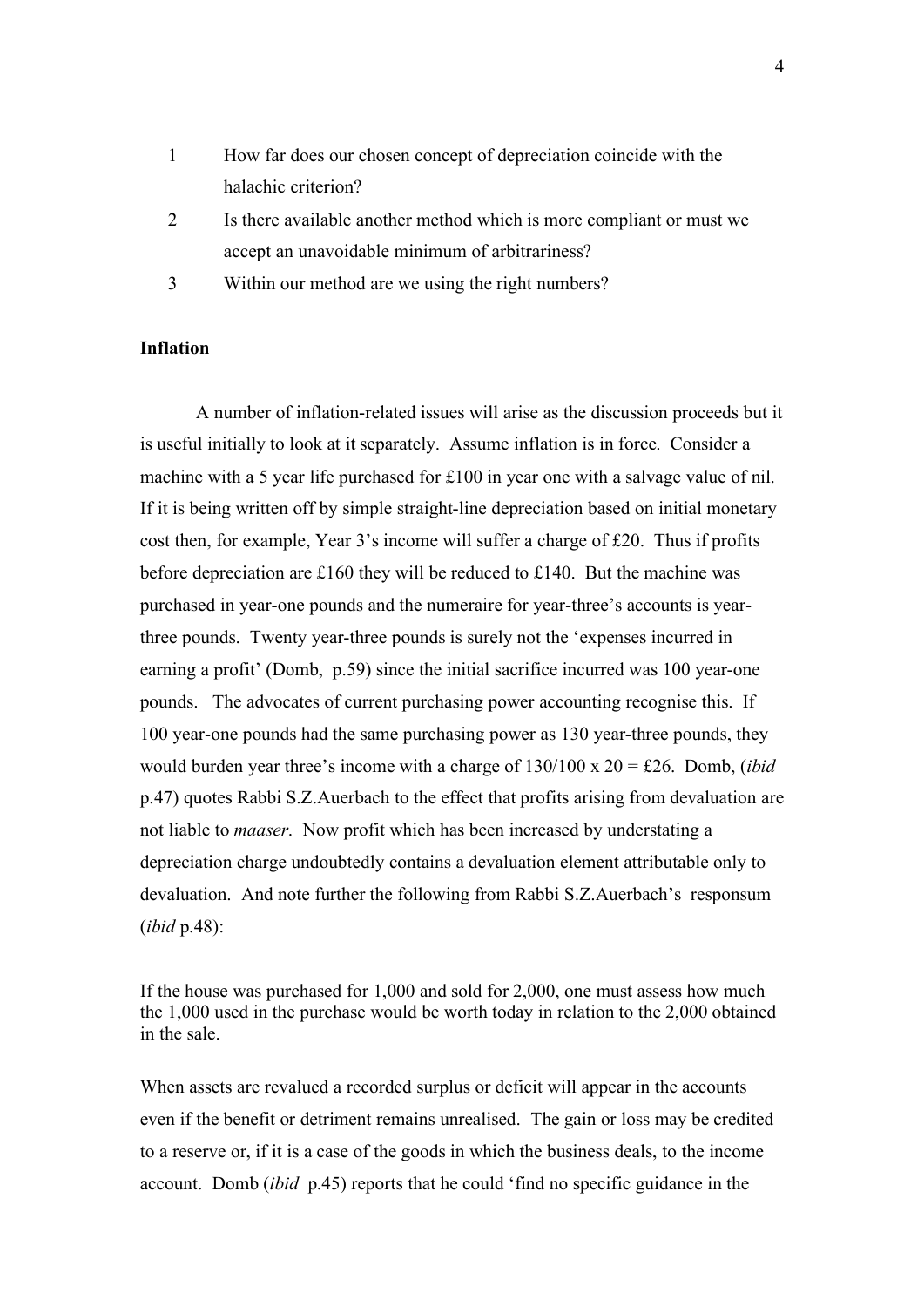sources' on this matter. However he suggests that the idea of partnership might lead to treating the profit on revaluation as tithable only when realised. As far as operating income is concerned this line of thought leads its being tithable when it accrues, in accordance with ordinary commercial practice. However he reports that according to Rabbi S.Z.Auerbach and Rabbi M.Feinstein, *maaser* has to be paid only when the proceeds are actually received.

#### **Historic cost depreciation**

As stated earlier depreciation in conventional accounting sets out to allocate the cost of an asset less its salvage value over the asset's life. This convention - still standard echoes the double-entry bookkeeping mechanics and economic circumstances which prevailed in fifteenth century Italy at the dawn of modern accounting. For the specific short-lived ventures of the time the method duly disciplined the recovery out of profits of capital invested. However the modern commercial fact of an inflationary environment in which businesses are long-term continuities should all alert managers to the danger that historic cost depreciation may not best reflect the expense incurred in earning a period's profit as required for *maaser kesafim*.

Even within historic cost different bases yield different profit figures. Which truly best reflects the operating burden on the period's income? It's convenient to return to the machine which cost £100, has an estimated five-year life and a final salvage value of nil. Annual profits before depreciation are £160.

Straight line depreciation would burden each year's profits with 20% of cost, i.e. £20. Declining balance depreciation calculates annual depreciation at a fixed rate on the net book value of the asset, i.e. on the cost of the asset less depreciation to date. A rate of 60% would reduce the asset to its salvage value of nil after 5 years: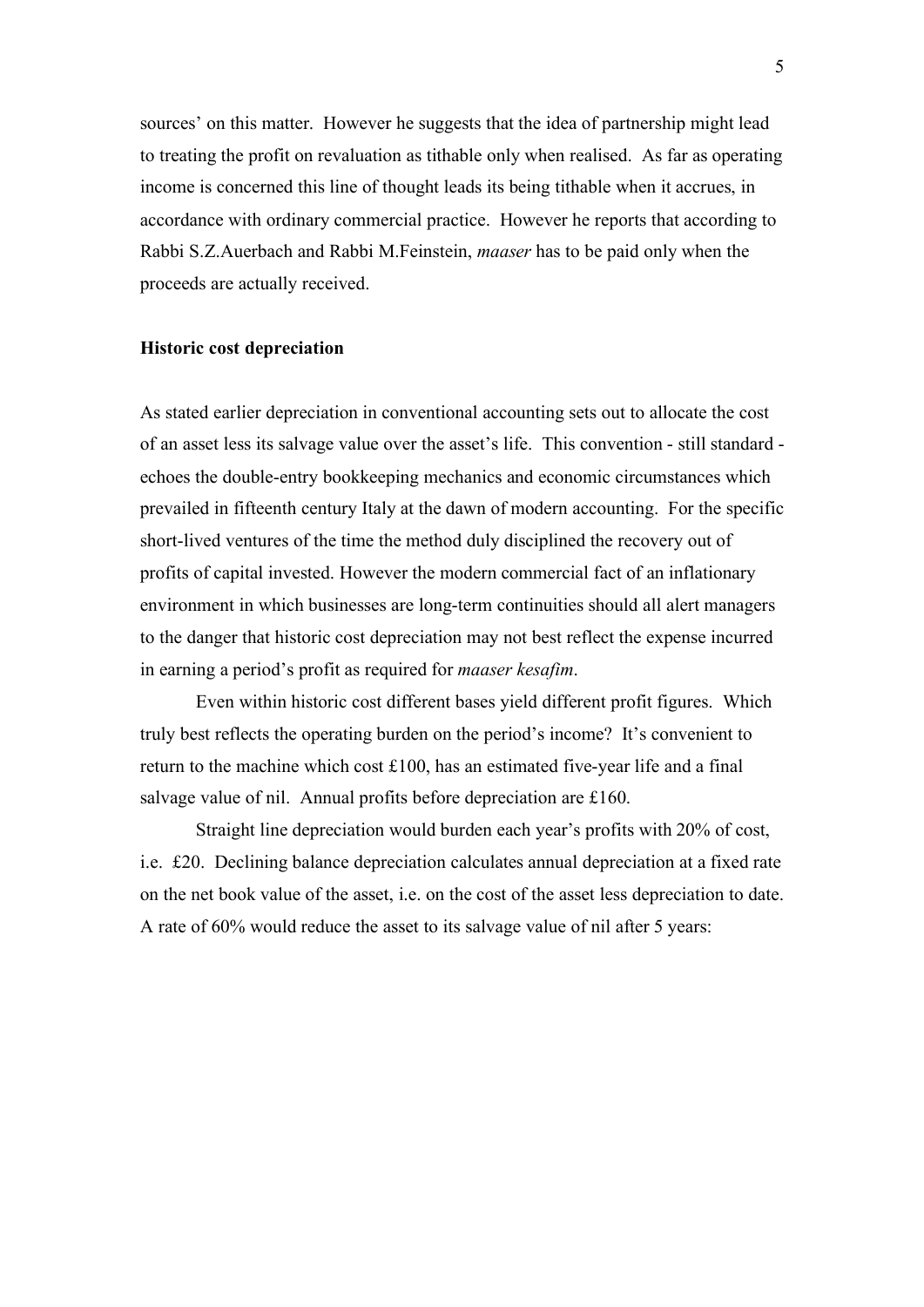### Declining balance

| Year           | Book value      | Depreciation   | Book value     |
|----------------|-----------------|----------------|----------------|
|                | at beginning of | charge at 60%  | at end of      |
|                | year            |                | year           |
|                | £100            | £60            | £40            |
| $\overline{2}$ | 40              | 24             | 16             |
| 3              | 16              | 10             | 6              |
| 4              | 6               | 4              | $\overline{2}$ |
| 5              | 2               | $\mathfrak{D}$ |                |

Declining balance might be the best reflection of the expense incurred in earning periodic profit if an asset were at its most productive in its early years.

The double declining balance (DDB) method applies double the straight line amount to the declining balance.

| Year             | Book value      | Depreciation | Book value |
|------------------|-----------------|--------------|------------|
|                  | at beginning of | charge at    | at end of  |
|                  | year            | $20\%$ x 2   | year       |
|                  | £100            | £40          | £60        |
| $\sum_{i=1}^{n}$ | 60              | 24           | 36         |
| 3                | 36              | 14           | 22         |
| 4                | 22              | 9            | 13         |
| 5                | 13              | 13           |            |

Double declining balance

The sum-of-the-years digits method uses the following formula:

Periodic depreciation charge = (Cost – Salvage value) x Fraction If the life of the machine is n years the fraction is as follows:

Calculation of fraction

Year one:  $n / (1+2+3+\ldots n)$ 

Year two:  $(n-1) / (1+2+3+\ldots n)$ . In our case  $(5 - 1) / (1+2+3+4+5) = 4/15$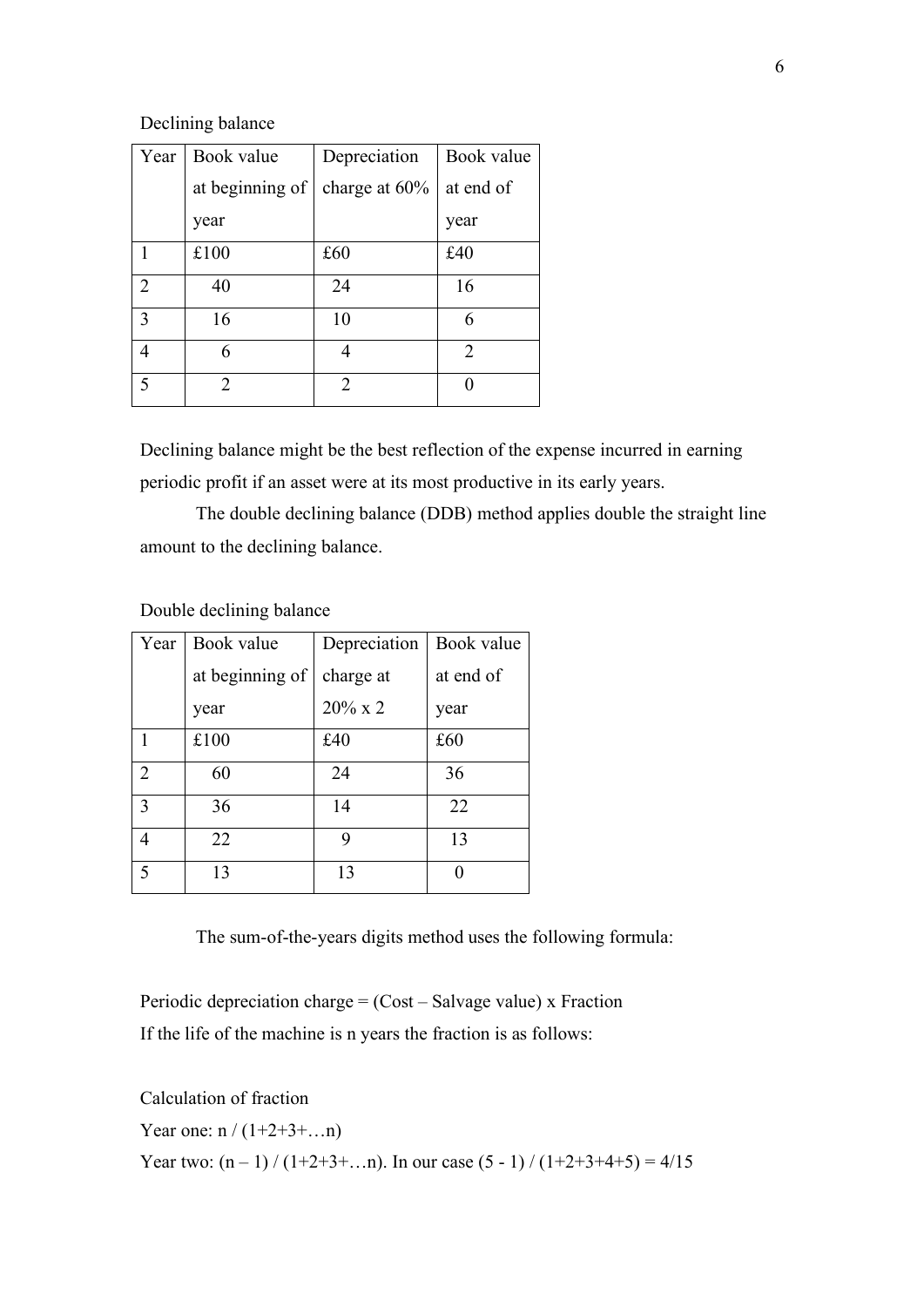The periodic charge for year 2 would accordingly be:

 $(f100 - 0)$  x  $(4/15) = f27$ 

| Year             | Cost minus Salvage value | Formula                     | Charge |
|------------------|--------------------------|-----------------------------|--------|
|                  | £100                     | $(f100-0)$ x $(5/15)$       | £33    |
| $\sum_{i=1}^{n}$ | 100                      | $(f100-0)$ x $(4/15)$       | 27     |
| 3                | 100                      | $(f100-0)$ x $(3/15)$       | 20     |
| 4                | 100                      | $(\pounds100-0)$ x $(2/15)$ | 13     |
| 5                | 100                      | Write-down to               |        |
|                  |                          | salvage value               |        |

Sum of the years' digits

Bothersome though these calculations are, management's question for *maaser*  remains a simple practical one: are the charges the best reflection of the expenses incurred in earning profits? It may accordingly be that, before accepting any of the foregoing for *maaser* purposes, management should give careful consideration to two further methods which are perhaps the most intuitively acceptable. One is based on the periodic level of activity and the other on the units produced per period. Both may best impound the greater productivity of an asset in its early years.

The following Table, which includes all the discussed methods except those based on activity and production, points up how greatly the impact of depreciation on profit can vary across methods. In the last analysis management has to accept the fact that it faces a technical question founded on allocation of cost which should not be conflated with questions of tax, signalling strategy, accumulation of resources for replacement or solvency.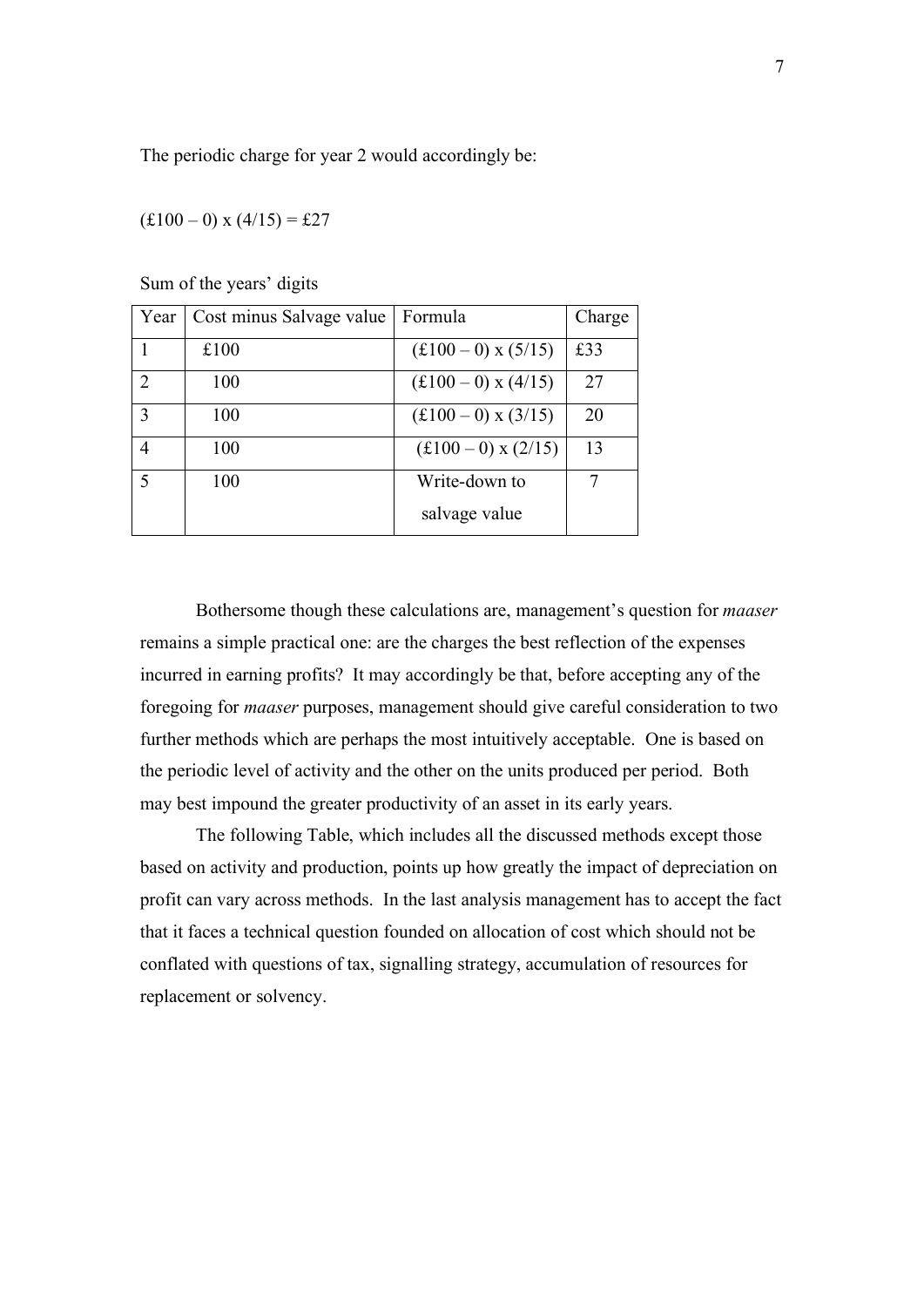| Year           | Straight | Declining      | Double    | Sum of the   |
|----------------|----------|----------------|-----------|--------------|
|                | line     | balance        | declining | years digits |
|                |          |                | balance   |              |
|                | 20       | 60             | 40        | 33           |
| $\overline{2}$ | 20       | 24             | 24        | 27           |
| 3              | 20       | 10             | 14        | 20           |
| 4              | 20       | 4              | 9         | 13           |
| 5              | 20       | $\mathfrak{D}$ | 13        |              |

Comparison of charges under different methods

Note: activity and production-based methods would give further variants

Even if a preferred depreciation basis has been settled management still has to ask whether the numbers for cost, estimated life and residual value have been unduly influenced by prudence or expediency.

#### **Replacement cost depreciation**

A basic choice is between depreciation based on the historic cost of the asset and depreciation based on its replacement cost. Both are defensible as 'normal equitable accounting procedure as between partners.' Replacement cost depreciation sets aside out of profits sufficient to replace the asset at the end of its working life. This is appropriate for enterprises which span generations. They are a 'microcosm of society at large' (Prest 1969, p. 293).

Replacement cost depreciation does not necessarily and totally cut loose from cost allocation. Management's aim, in addition to providing for replacement, may be to maintain the real value of the money capital invested in the business. They may think with this in mind that replacement cost depreciation best sets against the revenues of a period the costs of the same dimension.

Pragmatic arguments in favour of replacement cost depreciation are that historic cost depreciation leads to the reporting of unsustainably high profits, illgrounded wage demands and even irresponsible expansion (*ibid* p. 295). But do charges justified in this way reflect costs incurred in earning current profits?

The arguments advanced by accounting theorists against replacement cost depreciation reinforce the writer's concern about its appropriateness for